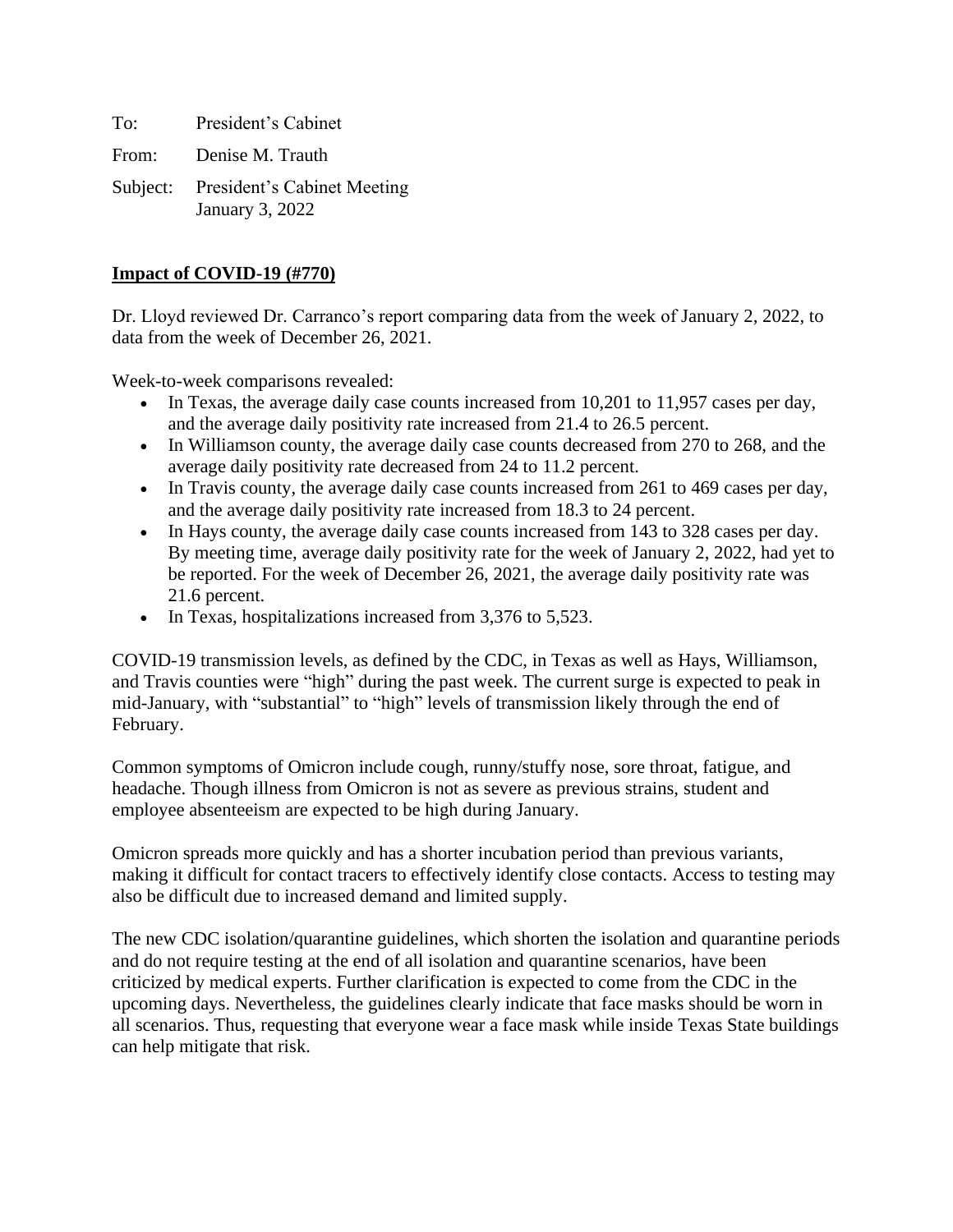Preliminary data supports the efficacy of boosting. However, of all who are vaccinated, only a third is boosted.

Universities nationwide and in Texas have either delayed the start of the spring semester or transitioned temporarily in-person classes to remote/online delivery.

President Cabinet agreed to the following university operations:

- Course instruction will be moved to remote/online delivery through January 30, 2022.
- Face-to-face course delivery will return on January 31, 2022.
- Texas State campuses and offices will remain open for business, with services offered inperson and/or virtually. The Albert B. Alkek Library, transportation services, residence halls, dining services, and access to recreation centers, the LBJ Student Center, and the Student Health Center will still be available.
- Residence halls will open for move-in as planned with all residents required to show a negative COVID-19 test result prior to move-in, but the move-in period will be extended for students who choose to come to campus following or during the two weeks of online/remote delivery classes.
- Remote work and flexible scheduling for employees will be encouraged. Supervisors should work through their division leadership team for approval of plans.
- University-sponsored in-person events may be suspended or moved to an online/virtual format. Event coordinators are asked to consult with supervisors to evaluate scheduled inperson events to determine if they will be postponed, cancelled, or transitioned to remote delivery.

Messaging capturing university operations will be disseminated university-wide on January 3, 2022.

Antigen test availability is limited. Dr. Carranco will inquire with MD Diagnostics about their ability to provide antigen testing in addition to the PCR testing on the San Marcos Campus.

# **Digital Signage (#773)**

Mr. Pierce discussed centralizing digital signage and reviewed a draft policy for the Bobcat Digital Sign (BDS) program. The BDS program was established to improve marketing and communication, including emergency notification, across both campuses. Displays are categorized as public, departmental, and private/special purpose. Display requirements and guidelines have been incorporated into the new policy. The new policy also addresses service models and advertiser participation.

Currently, 50 displays are live; all 63 displays will be live by the start of the spring semester.

Mr. Pierce, Dr. Breier, and Mr. Coryell will meet to discuss digital advertising that may impact an advertising partnership with Athletics.

President Trauth and Mr. Pierce will seek guidance from TSUS General Counsel about advertising guidelines.